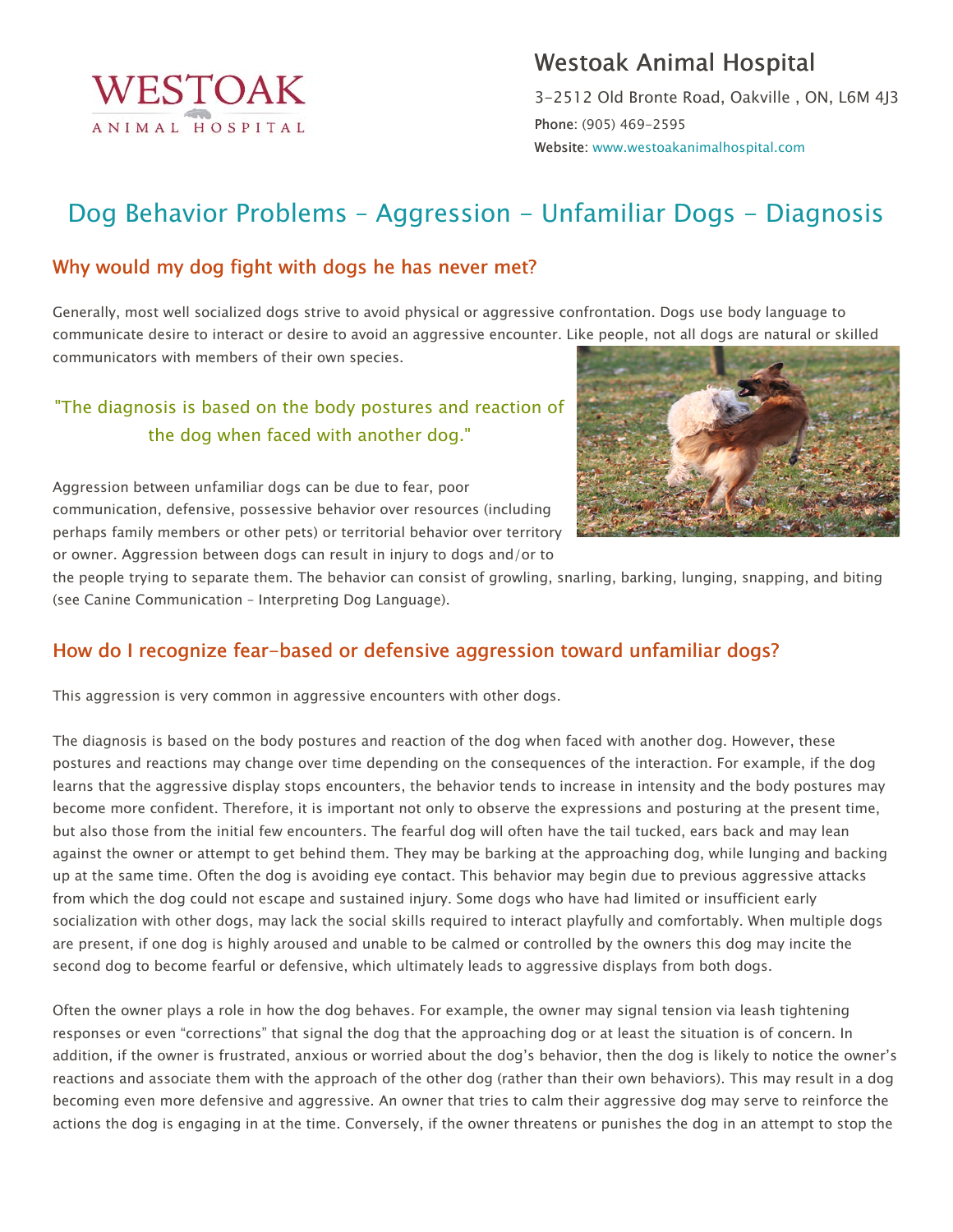behavior, this will only serve to heighten the dog's fear and anxiety in relationship to the stimulus. Good control can help to calm the dog; owners who have their dogs restrained on a leash (especially with a choke or pinch collar) and have poor control often will have highly defensive dogs. Dogs that are restrained on a leash or tied up The diagnosis is based on the body postures and reaction of the dog when faced with another dog.

are more likely to display aggression when frightened, because they cannot escape.

#### How do I recognize aggression resulting from poor communication between unfamiliar dogs?

This aggression can be elicited by assertive gestures or postures from either dog. These can include placing head or feet on

the back of the other dog or other dominant body postures such as eye contact, and high tail and stiff-legged approach. If one of the two dogs does not show appropriate appeasing or submissive responses toward the other dog, then aggression might ensue. Owners may inadvertently heighten the anxiety and arousal by how they respond; pulling and tightening or correction with the leash or when they use threats or disciplinary techniques. These may signal to the dog that the impending approach is problematic. Leash restriction also does not allow the dog to react with a complete rate and range of responses, including body postures, approach and withdrawal.



Some dogs may be uncertain how to communicate properly with other dogs. This may occur because of insufficient or inadequate socialization with other dogs or dogs of different types and breeds, or because of previous unpleasant experiences with other dogs, adding fear or anxiety components to the problem. Problems may escalate quickly in dogs that are anxious or fearful, and in dogs that lack good social skills with other dogs. For example, if assertive or dominant expressions and gestures, or highly excitable and overreactive displays frighten the other dog, aggression by one or both dogs may occur. Conversely, the signaling dog may not be reading the signals of the second dog and might increase the intensity of its displays, perhaps to the point of aggression, even when the other dog shows deferential behavior. This can lead to the second dog becoming defensively aggressive. Good communication within a social group of familiar dogs will result in a minimum of fighting, through actions, posturing, and visual and vocal signals, this does not necessarily work when unfamiliar dogs are meeting and greeting for the first time. In addition, changing circumstances and environments on walks, behavioral genetics, lack of sufficient socialization to other dogs, previous experience and the wide array of differences in physical appearance and behavior between breeds and individuals may compound the problem and increase the uncertainty and anxiety. Some extremely bold or assertive dogs will fight rather than back down when challenged. Assertive dogs may be overassertive and/or overprotective if the owners do not have good verbal and physical control. If the dog pulls the owners along during walks, it will take the lead in reacting to stimuli that it meets along the way, rather than looking to the owner for direction and reassurance. Other dogs may be in a state of conflict, in that they are friendly or socially attracted to the other dog, but uncertain or fearful of the possible outcome. These situations of conflict or uncertainty (competing emotions) can result in aggression (see Canine Communication – Interpreting Dog Language).

This form of aggression is primarily exhibited when unfamiliar dogs are on the resident dog's property, or what the aggressor considers his territory. Some dogs get highly aroused at the sight of other dogs on their territory and may jump fences, or go through windows or doors to get to the intruder (see Aggression – Territorial).

#### How do I recognize possessive aggression?

Although aggression can have multiple components (fear, learning), possessive aggression is primarily exhibited when a dog displays aggression when approached when in possession of a particular resource. This might be a type of food or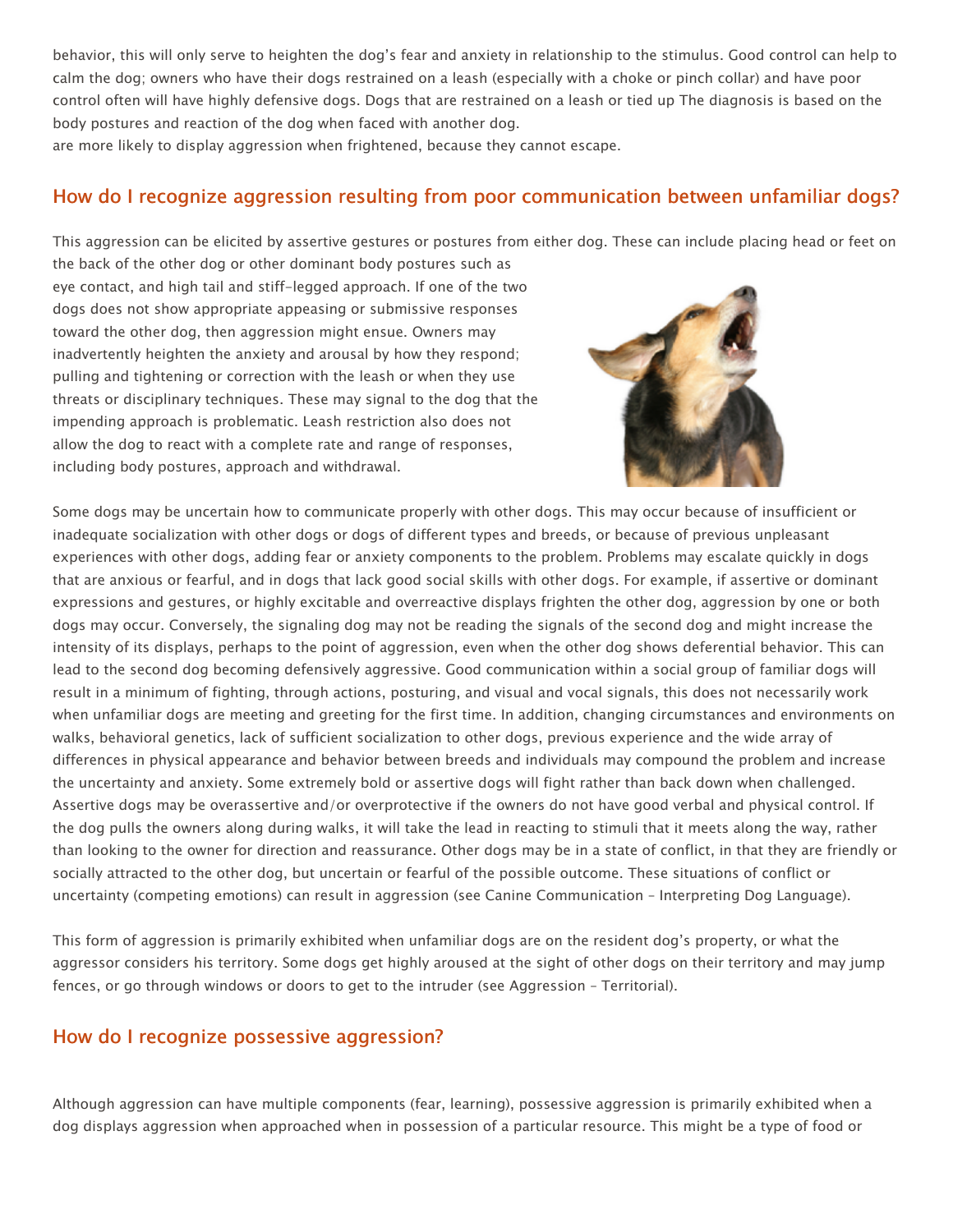treat, a favored toy, a novel or stolen object, or when accompanied or in the vicinity of one or more particular family member. The problem arises when a dog is particularly covetous of the resource, even if the other dog defers, or when both dogs are sufficiently motivated to use physical confrontation to obtain or hold on to the resource. In some cases, the dog may show little or no evidence of aggression except when the particular resource is present, in which case the problem might be prevented if the resources (toys, food) are removed during social interactions with other dogs (see Aggression – Possessive – Objects and Toys and Aggression – Possessive – Food Bowl).

Learning and conditioning aggravate most forms of inter-dog aggression. Should threats or aggression result in the retreat (or removal by the owner) of the other dog, the behavior has been successful. If the owner tries to calm the aggressive dog, this may only serve to reward the aggressive responses. One of the most common mistakes is to punish the dog that is showing aggression toward other dogs.

# "If the owners cannot successfully control the dog and resolve the situation without heightening the dog's anxiety or increasing its fear, the problem will escalate with each subsequent exposure."

This usually serves to heighten the dog's arousal, and teaches the dog that the stimulus (other dog) is indeed associated with unpleasant consequences. Many owners, in an attempt to gain more control, then increase the level or type of punishment (e.g., prong or electronic shock collars), which further heighten the dog's arousal and in some cases may lead to retaliation and defensive aggression toward the owners. Unfortunately, owners may be confused by the fact that at least initially these products may suppress the undesirable behavior. However, this does not mean that these techniques are working since even if the response has been inhibited, the negative association might become more intense. If the dog-todog interaction results in pain or injury to one or both dogs, the dogs will quickly learn to become more fearful and aggressive at future meetings. In short, if the owners cannot successfully control the dog and resolve the situation without heightening the dog's anxiety or increasing its fear, the problem will escalate with each subsequent exposure.

#### How can I prevent my dog from becoming aggressive with other dogs?

Prevention starts with puppy training and socialization. Early and frequent association with other dogs will enable your pet to learn proper interactions and reactions to other dogs. This can be very helpful in prevention of aggression to other dogs. Socialization must occur with other dogs that are calm and able to communicate well with other dogs, and should progress to a variety of shapes, sizes and personalities of dogs. Ear carriage, eye contact, tail position and even body postures may be difficult to "read" if there are significant size disparities, or if one or both of the dogs has cropped ears, hair that covers the eyes or a docked tail (see Socialization and Fear Prevention). If the owners cannot successfully control the dog and resolve the situation without heightening the dog's anxiety or increasing its fear, the problem will escalate with each subsequent exposure.



You must have good control of your dog. This means that your dog will take contextual cues from you, and may be calmer, less anxious and less likely to be protective in the presence of new stimuli. Moreover, the dog should reliably respond to commands to "sit," "stay," and "quiet" so that appropriate responses can be reinforced rather than undesirable responses being punished (see Reinforcement and Rewards and Teaching Calm – Settle and Relaxation Training). If necessary, the dog may need a head halter to give you additional control (see Training Products – Head Halter Training and Training Products – Head Halter Training – Synopsis). When in situations where the dog may encounter other dogs, a leash is necessary.